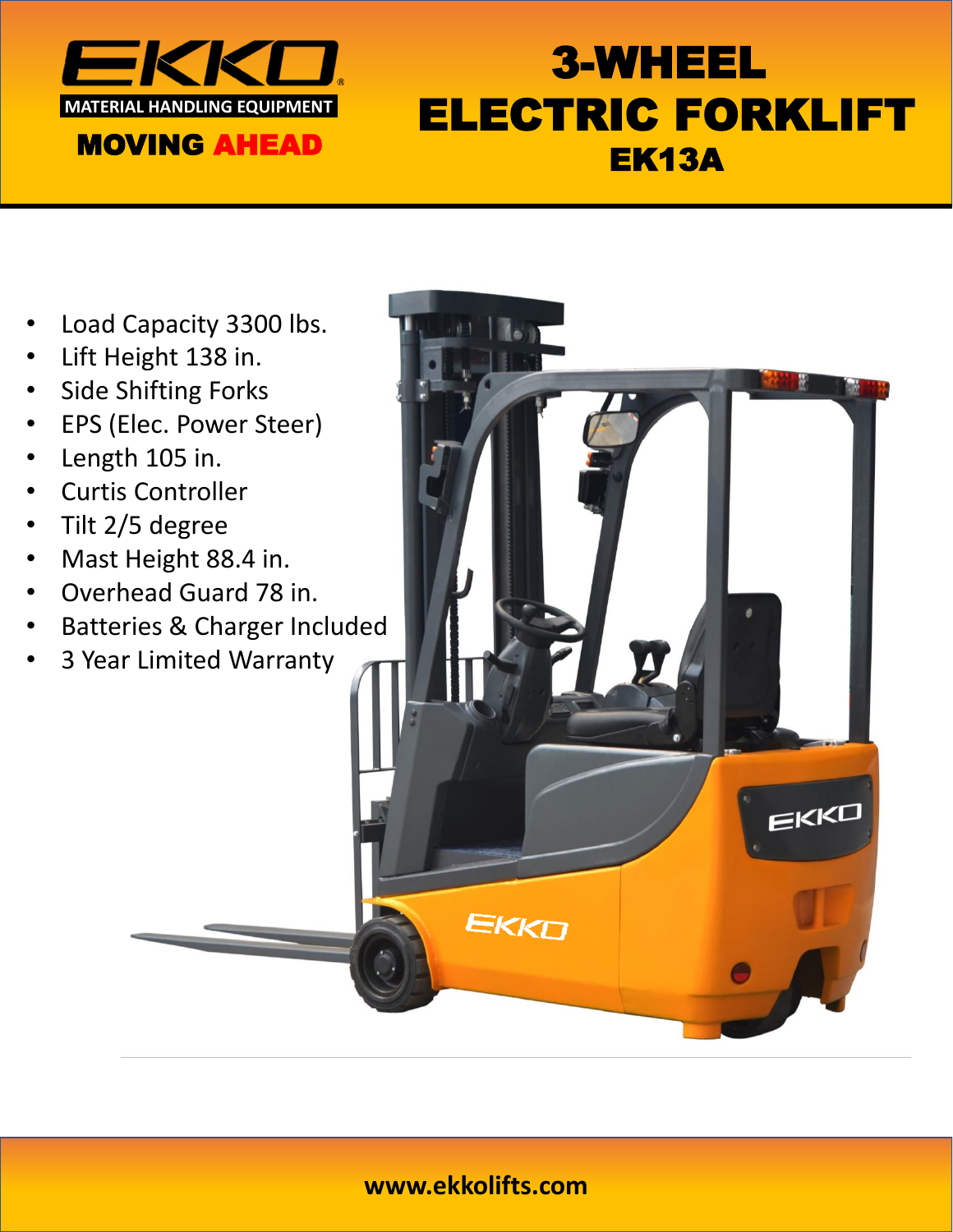

### *EK13A SERIES*

#### **Superior quality, maneuverable, compact, and durable for all your material handling applications. Ideal for small aisles and areas.**

**WEIGHT CAPACITY:** 3300 lbs. @ 24" load center

**LIFT HEIGHT:** 138" (11.5 ft.)

**SIDE SHIFTING FORKS**

**FORK LENGTH:** 45.3"

**MAST HEIGHT:** 88.4"

**TURNING RADIUS:** 53

**TILT:** 2/5 degree

**INTEGRAL BATTERY / CHARGER:** 24V 350AH, 24-volt Industrial batteries with external direct connect 110A 110VAC plug-in automatic 24V/50A charger (both Included)

**BRAKING:** Drum brakes

**SPEED TRAVEL:** 6.21 mph empty ; 5 mph loaded

**LIFTING SPEED:** 5.5 ips empty; 4 ips loaded

**LOWERING SPEED:** 4.7 ips empty; 5.3 ips loaded

**DRIVE WHEELS:** 9.8" x 5" cushion

**LOAD WHEELS:** (2) 12" x 5" cushion

**HYDRAULICS LIFTING MOTOR:** 24V 2500 Watt lifting motor with hardened chrome moly steel for durability.

**DRIVE MOTOR:** 24V 2000 Watt AC drive motor for efficiency and high torque.

**AC CONTROLLER:** 24V Curtis provides performance through entire range of speed; Constant travel speed regardless of load; Battery discharge indicator combination gauge.

**BRAKES:** Drum Brakes with Electro-magnetic braking for secure stopping power; Electronic neutral braking for accurate control.

**LIGHTING:** LED Head lights and Brake lights.

**OPERATOR CONTROLS:** EPS (Electric Power Steering), tilt lifting, lowering, horn functions are located in the ergonomic sit down; Led lighting.

**CHASSIS AND MAST:** Robotic Welding; Heavy duty steel chassis with I-beam mast for durability; Telescoping mast.



#### www.ekkolifts.com